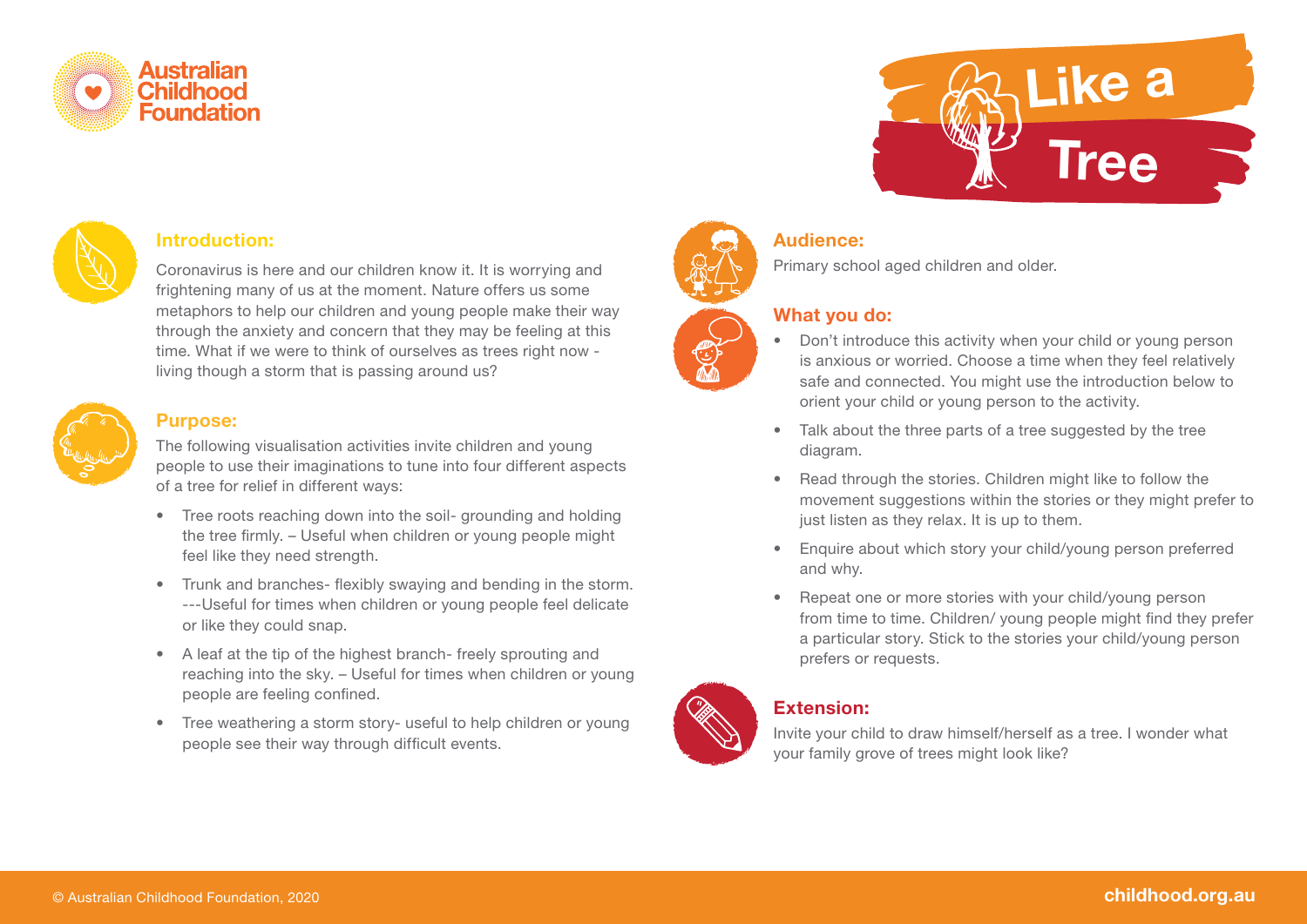





#### **Introduction:**

Can you think of many big old trees around your place? Can you see any out of your windows? Next time you go for a walk, look around for them along the way.

Some trees are hundreds of years old. They are strong, and tall and have lived through many storms. They could probably teach us a thing or two those old trees.

What if we were to pretend we were one of those trees?

We could have roots that reach down into the soilgrounding us- powerfully holding us up.

We could have a trunk and branches that are bendy and can sway and shift in the winds- even if the winds are fierce.

We could have ends of our branches, sprouting and growing tiny new leaves all the time. We reach for the sky though these tiny leaves.

We have made up 4 imagination stories about these 3 parts of a tree and about the tree as a whole-I wonder which one of the stories feels the best to hear? Feel free to just listen to these stories or to try out the movements they suggest.

**The tips of our Branches:**

Can help us feel more free.

# **The Trunk and middle branches:**

Can help us feel like we can bend and not break.

# **The Roots:**

Can help us feel stronger and more powerful.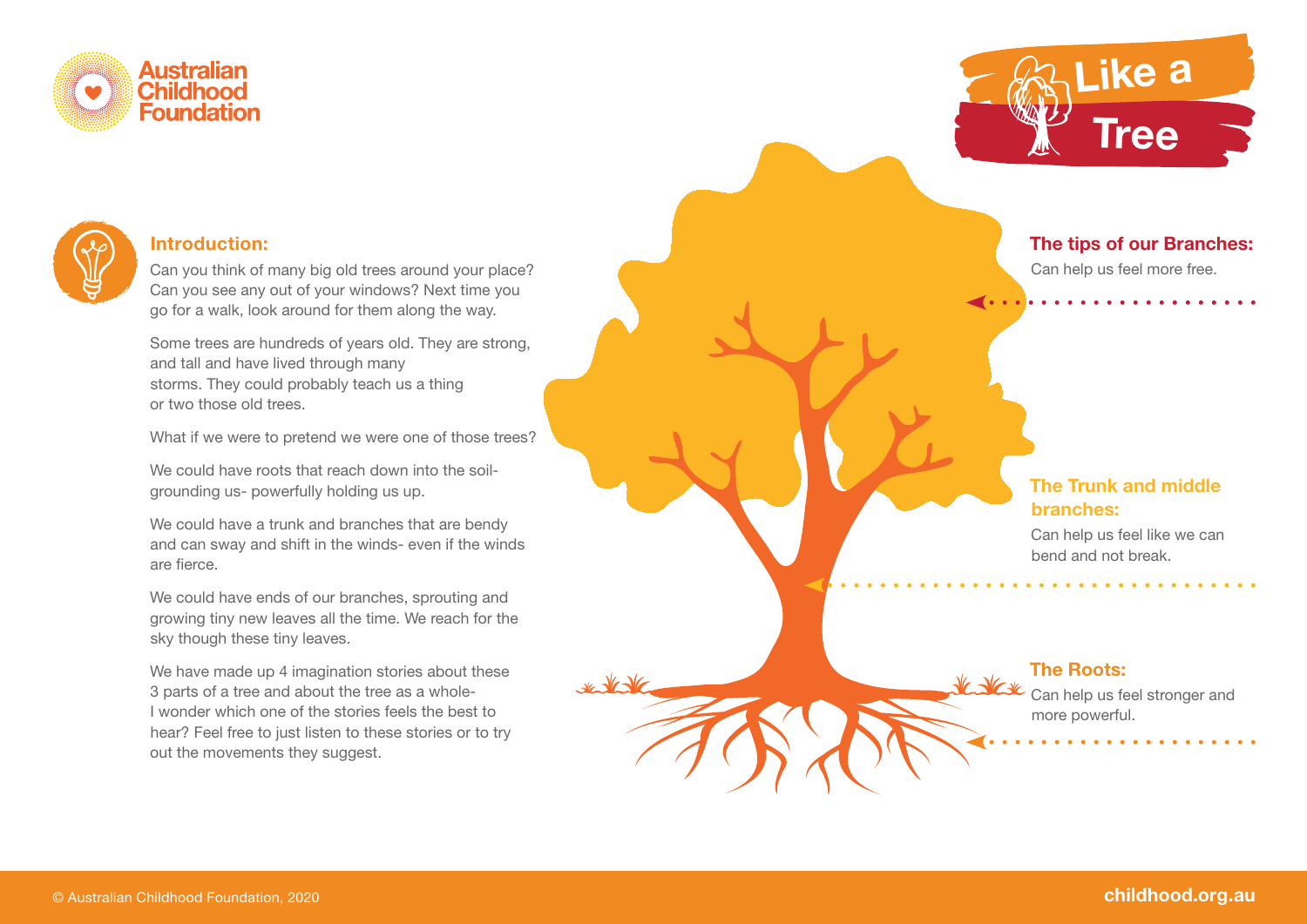



# **Four Tree Imagination Stories**



#### **Roots Focus- for times when we want to feel stronger and more powerful**

Find a comfy sitting position, close your eyes or look towards the ground and get ready to imagine.

Imagine that you are a giant, healthy, tree.

Think about to your tail bone at the base of your back, and from here imagine your roots growing down into the ground, very very deeply into the earth.

Feel your roots held strongly in the soil connecting down from your tailbone into the deep center of the earth.

Feel how deep your roots grow.

As you are imagining your deep, deep roots, take a few slow, deep breaths. Breathe slowly in then pause, then out and pause. Repeat this. Feel how great it is to be solidly connected into the ground, how strong your body feels. Let's stay like this for a while.

As you continue to breathe, gently focus back into the room around you feeling strong and powerful and solid.



## **Trunk & Middle Branches Focus – for times when we want to feel more bendy**

Find a comfy standing position, feet on the ground, close your eyes or look down at the ground and get ready to imagine.

Imagine that you are a giant, healthy tree.

Your roots are deeply planted, and you are strong. Pay attention to your body that is the trunk of the tree. Let it feel powerful and solid. Even when the wind is blowing, your body feels strong. Let your body sway a little as the wind rises. Let your branches move and wave as the cool air blows through. Let the movement help you feel fresh. With your feet firmly planted on the ground, let yourself stretch and bend your body, feeling connected through your body and in sync with the air moving around you. You move and flow together with the wind, smoothly in a way that helps you feel more awake and even on the inside.

As your movement slows, gently focus back into the room, feeling more bendy and smooth in the way you can move.